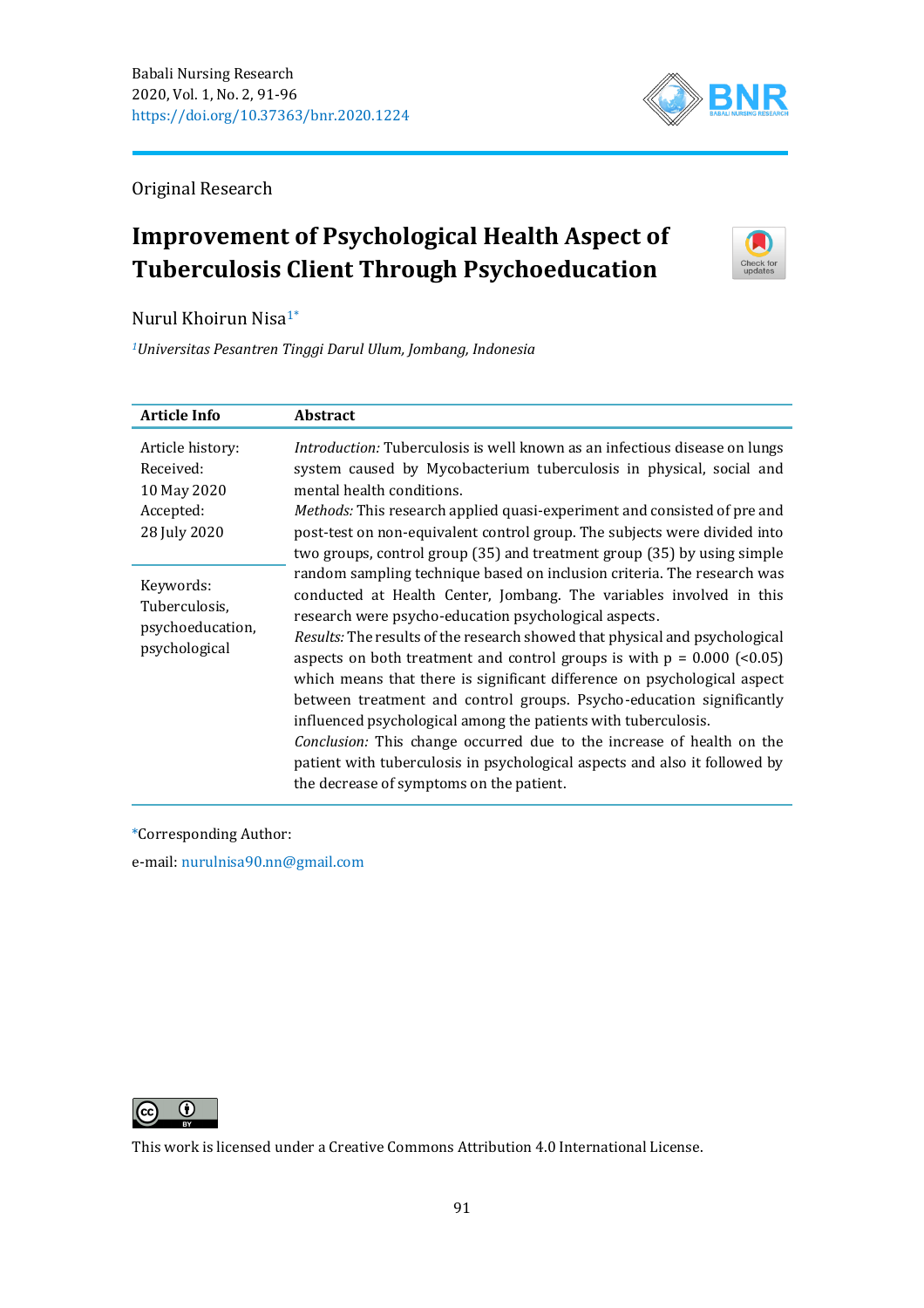#### **INTRODUCTION**

Tuberculosis (TB) has become a health problem in the world, including Indonesia, the third cause of death and ranks first for infectious diseases class. Tuberculosis therapy has a positive effect on the physical condition, but there are other effects obtained after tuberculosis patients completed treatment and microbiologically declared cured, the quality of life of tuberculosis patients is significantly worse than the healthy population, seen from his mental health (vitality of life, health effects on living activity, restrictions by mental health status, mental health in general) [1].

WHO Global Tuberculosis Report report (2017) states that in 2016, Indonesia ranks second with the highest incidence of TB cases with an estimated 1,000,000 cases [2]. Ministry of Health (2017) described in Indonesia in 2016 found the number of TB cases as many as 351,893 cases, increased when compared to all cases of TB found in 2015 which amounted to 330,729 cases [3].

The recent implemented DOTS (Directly Observed Treatment Short Course) strategy that has been implemented in various countries as an effort to improve the success of TB treatment, but there are still related problems have not been resolved since the existing intervention methods are considered less effective [4]. Because of the length of the treatment program requires patience, tenacity, willingness. The phenomenon that occurred in Indonesian society is the number of pulmonary TB patients with prolonged treatment program despite a program DOTS method was also found pulmonary TB patients who failed treatment as well as changes in quality of life.

As an effort to improve psychological aspects of health, it is necessary to have an intervention method about aspects of psychological health of TB clients better through psychoeducation program. Psychoeducation is a therapy given to individuals, families or groups to strengthen coping strategies or a special way of dealing with the difficulties of change, which includes an act of modality delivered by professionals who are integrated and synergize with psychotherapy and mental education interventions [5].

Referring to the data and research above, the authors are interested in conducting research that aims to determine the effect of the application of psychoeducation to an increase in the psychological aspects of Tuberculosis clients.

# **METHODS**

This research applied quasi-experimental type of research conducted to reveal the causal relationship by involving the control group in addition to the experimental group [6]. The design used is a pre-test and post-test non-equivalent control, which is to form 2 groups, each group carried out an initial measurement (pre-test) to determine the initial score before the intervention. The treatment group was given an intervention (psychoeducation) while the control group was given an intervention in accordance with the Health Center program. The final measurement (post-test) was carried out in both groups after the intervention in the treatment group was declared complete.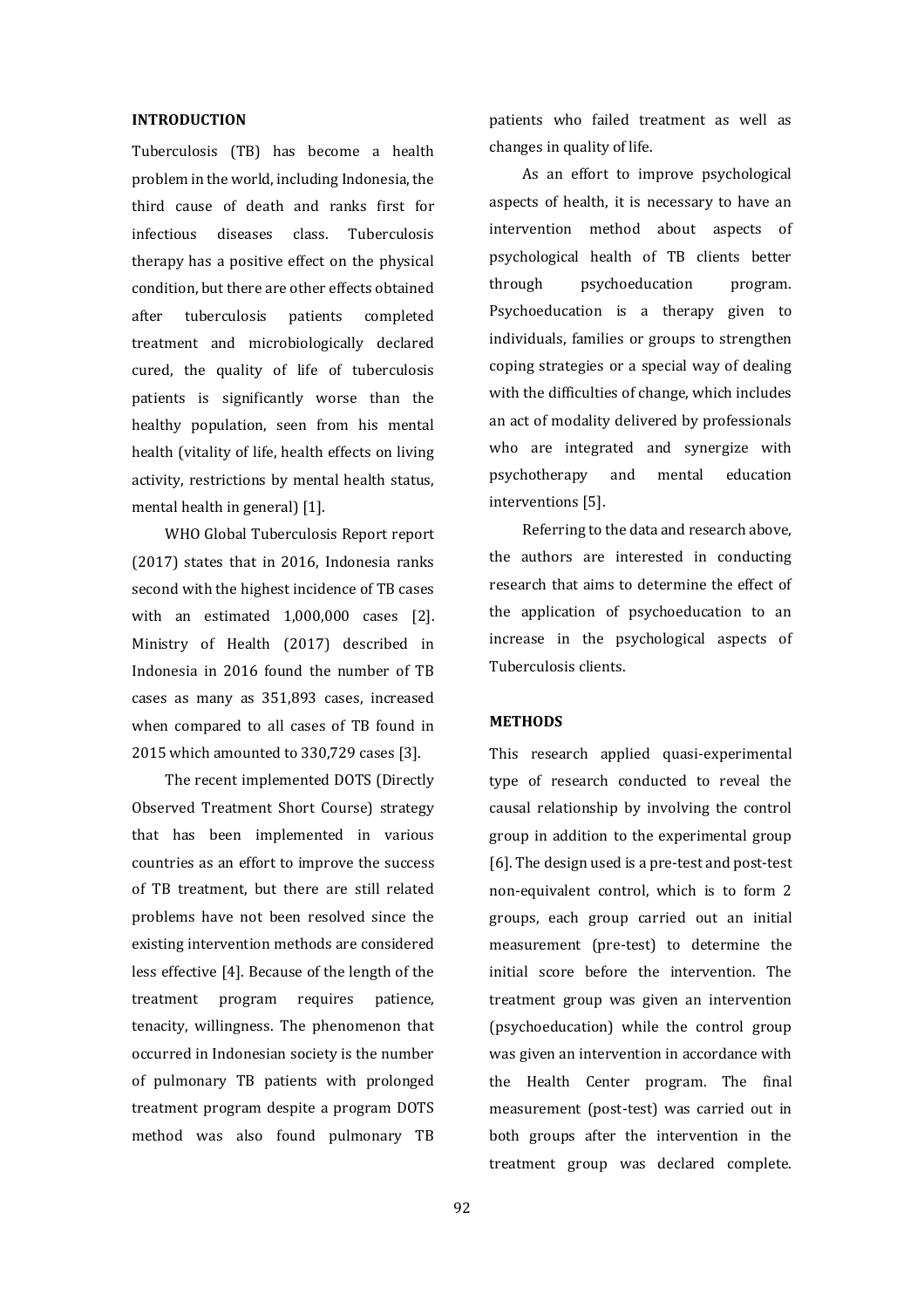Meanwhile, dependent variable was psychological aspects.

The sample of this study is the existing TB Clients who meet the research criteria in the work area of the Jombang health service, using simple random sampling techniques, which is divided into 2 groups namely treatment and control. The subjects were divided into two groups, control group (35) and treatment group (35) which conducted at Health Center, Jombang after fulfilling inclusion and exclusion criteria. The control group was pre-tested and then given treatment according to the Health Center program, whereas for the treatment group psychoeducation was carried out for 2 weeks, then 2 groups were carried out post-test. The data were collected by using WHOQOL questionnaire and analyzed by using paired t test, and Mann Whitney. The research was approved by ethical clearance No. 632-KEPK Airlangga University.

#### **RESULTS**

Table 1 shows that the percentage of age of the respondents who experienced the most TB was age 17-34 years and 35-51 years each amounting to 13 respondents (37.1%) in the treatment group, while for the control group the percentage of respondents who experienced TB the most was at the age 17-34 years (48.6%). Based on gender, the majority of respondents were female in the control group, namely 19 respondents (54.3%), while the treatment group was mostly male, with 25 respondents (71.4%). Based on education, the majority of respondent education in the treatment and control group was junior high school, in the control group there were 15 respondents (42.9%), while in the treatment group there were 14 respondents (40.0%). Based on the homogeneity test, it was found that the characteristics of age, sex and education showed homogeneity (p> 0.05).

The results showed that there was an influence of psychoeducation on the quality of life on the psychological health aspects of tuberculosis clients. the results of psychological health aspects in the control group at the time of the pre-test average was 14.20 and at the post-test 15.26, whereas in the treatment group it was obtained at the pre-test mean of 14.63 and at the post-test 19.94. The increase in the average in the group showed an increase in aspects of psychological health after treatment. Paired t test and Wilcoxon test showed significant values (p <0.05) which means that there were differences in values in the groups before and after treatment.

The results of Mann Whitney test on psychological health aspect variable in treatment and control group that is p 0.000 (<0.05) meaning there are difference of psychological health aspect which significant between treatment group and control group.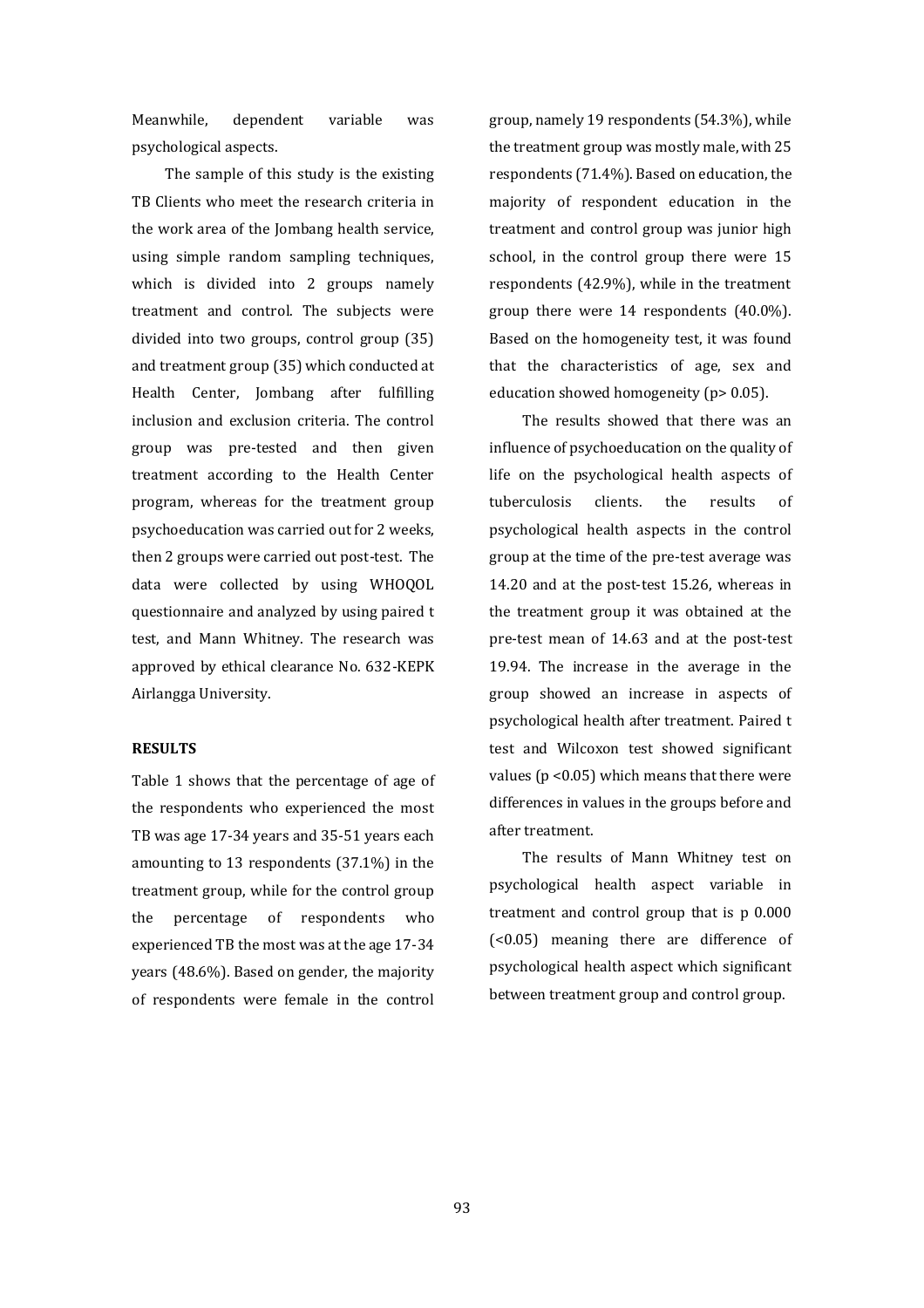| N <sub>0</sub> | <b>Charakteristics</b> | <b>Treatment Group</b><br>(n=35) |      | <b>Control Group</b><br>$(n=35)$ |      | <i>p</i> value |
|----------------|------------------------|----------------------------------|------|----------------------------------|------|----------------|
|                |                        | F                                | $\%$ | F                                | $\%$ |                |
| 1              | Age (Years)            |                                  |      |                                  |      | 0.175          |
|                | $17 - 34$              | 13                               | 37.1 | 17                               | 48.6 |                |
|                | $35 - 51$              | 13                               | 37.1 | 14                               | 40.0 |                |
|                | $52 - 67$              | 9                                | 25.7 | 4                                | 11.4 |                |
| 2              | Gender                 |                                  |      |                                  |      | 0.668          |
|                | Male                   | 25                               | 71.4 | 16                               | 45.7 |                |
|                | Female                 | 10                               | 28.6 | 19                               | 54.3 |                |
| 3              | Educational            |                                  |      |                                  |      | 1.000          |
|                | Background             |                                  |      |                                  |      |                |
|                | No School              | $\theta$                         | 0.0  |                                  | 2.9  |                |
|                | Elementary school      |                                  | 20.0 | 5                                | 14.3 |                |
|                | Junior High school     | 14                               | 40.0 | 15                               | 42.9 |                |
|                | Senior High school     | 11                               | 31.4 | 12                               | 34.3 |                |
|                | Bachelor               | 3                                | 8.6  | 2                                | 5.7  |                |

| Table 1                                   |
|-------------------------------------------|
| The Distribution of the study participant |

#### **DISCUSSION**

Chan's (2006) study describes Psychoeducation interventions that contain education, relaxation and effective group support in improving outcomes of care provided, as well as positive effects and good emotional support for individuals [7]. Another study that also supports this research was conducted by Fini et al (2011) explaining that health education can increase the level of individual confidence in carrying out the process of self care and improve the quality of life of the individual [8]. This is in line with Alrishawi's (2015) Psycho-educational program is suggested to improve the client's psychological and emotional status [9].

Psychoeducation significantly affects stress levels, anxiety and depression is demonstrated through research conducted by Rahimipoour et al (2015) through educational therapy hope to reduce depression, anxiety, and stress levels in patients undergoing hemodialysis. There were significant results on the average score of depression, stress, and anxiety in the treatment group. Through the education of hope therapy, individuals will have more realistic goals and get rid of despair that can undermine confidence. So it is possible that the individual is more resistant to negative events. In addition, hope is a kind of feeling that increases the likelihood of future behavior or fun events [10].

Research conducted by Khanal (2017) also shows that with behavioral changes proven helpful in identifying appropriate changes in attitude and decision making. The findings of this study emphasize the need for tailored psycho-social support. Working with simple psychological support for the general population can be used easily for people with MDR-TB. Good psychological support is expected to improve attitudes and ways of making decisions in determining therapy so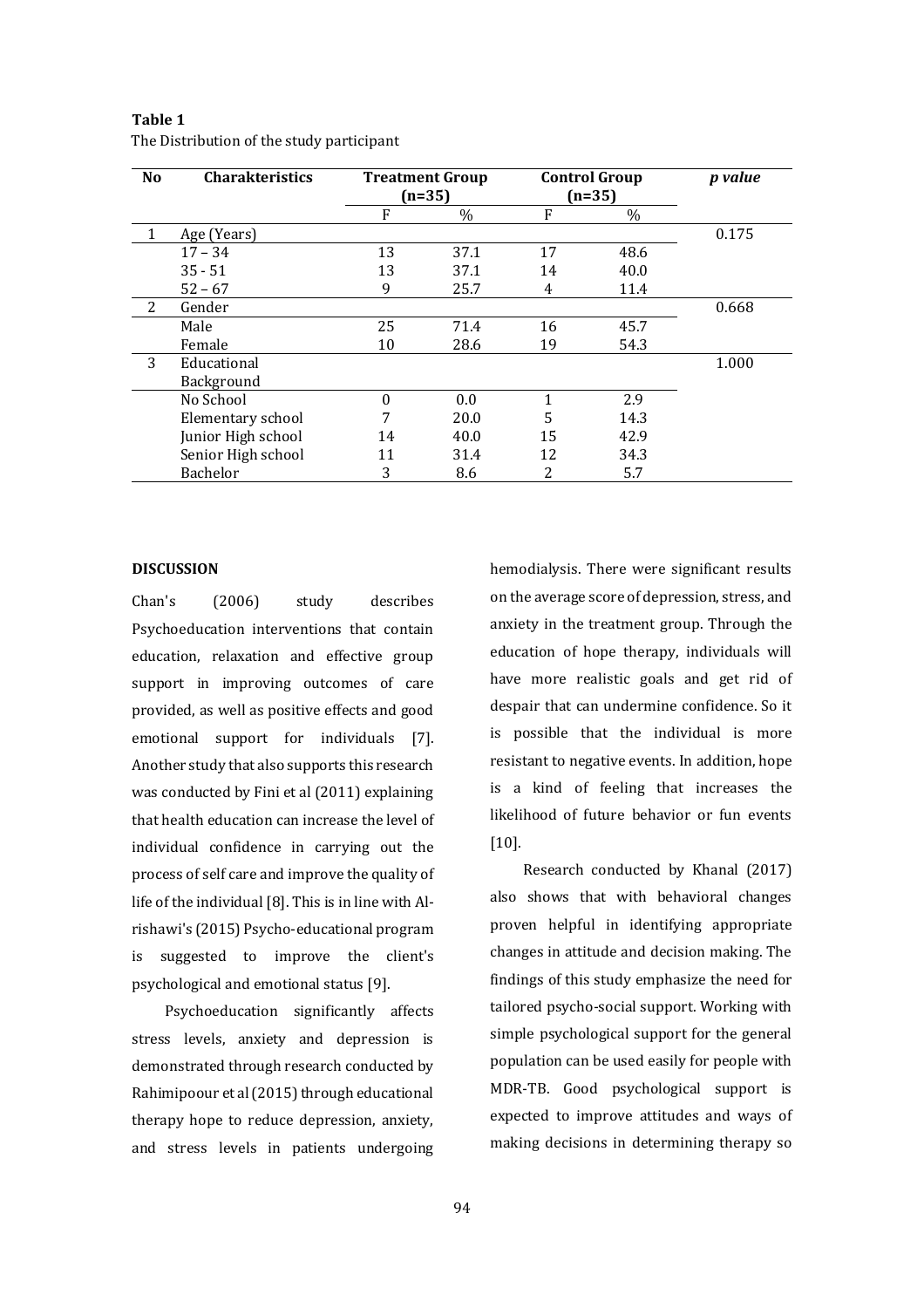that the success of therapy will be more optimal [11].

Notoatmodjo (2003) also argues that the age of the individual can affect his psychic health, the more mature the individual's age, the more likely he will become aware of and know about the problems, the more experience gained so as to increase the mental and intellectual maturity of the individual [12].

Research conducted by Berry et al (1999) states that the sex of an individual affects his emotional state, men have a strong mentality when there is a stimulus that threatens him and has an adventurous character when compared to women who tend to have high emotional levels [13].

Martin (2017) also revealed that individuals in psychoeducation interventions proved a significantly greater improvement in the outcome of the medical treatment and treatment strategy subscale compared to those who participated in the control condition [14].

Factors that can support psychoeducation in aspects of psychological health are the level of education, age and sex of the individual. In line with Notoatmodjo (2010), states that the level of education increases along with one's acceptance of accepting new and easy things in terms of selfadjustment [15]. These statements are in line with the opinion of Simanungkalit (2011) in Mandias (2012), the easier it is for individuals to receive information along with the higher education, so the more knowledge. This has an impact, where if a low education will hinder the development of behavior towards

the reception of new information and knowledge [16].

Improving the quality of life in the psychological health aspects in this case researchers assume that the optimal education in the form of psychoeducation can be a driving factor, support and predisposition and controller therapy so that individual behavior is improved which the end result of individual psychological health as well more increased.

## **CONCLUSION**

Psychoeducation significantly influenced psychological among the patients with tuberculosis. This change occurred due to the increase of health on the patient with tuberculosis in psychological aspects and also it followed by the decrease of symptoms on the patient based on this study the authors hope that the nurse / TB program holder can utilize existing TB patient contacts by applying psychoeducation in conducting health education for TB clients so that they will further improve TB management independently by clients and families.

## **REFERENCES**

- [1] N. Guo, M. Fawziah, and A. M. Carlo, "Measuring health-related quality of life in tuberculosis: a systematic review," Health Qual Life Outcomes, vol. 7, no. 14, pp. 1-10, 2009.
- [2] WHO, "Global Tuberculosis Report 2017," 2017. [Online]. Available: https://reliefweb.int/sites/reliefweb.int /files/resources/9789241565516 eng.pdf. [Accessed: 15-Nov-2019].
- [3] Kementerian Kesehatan Republik